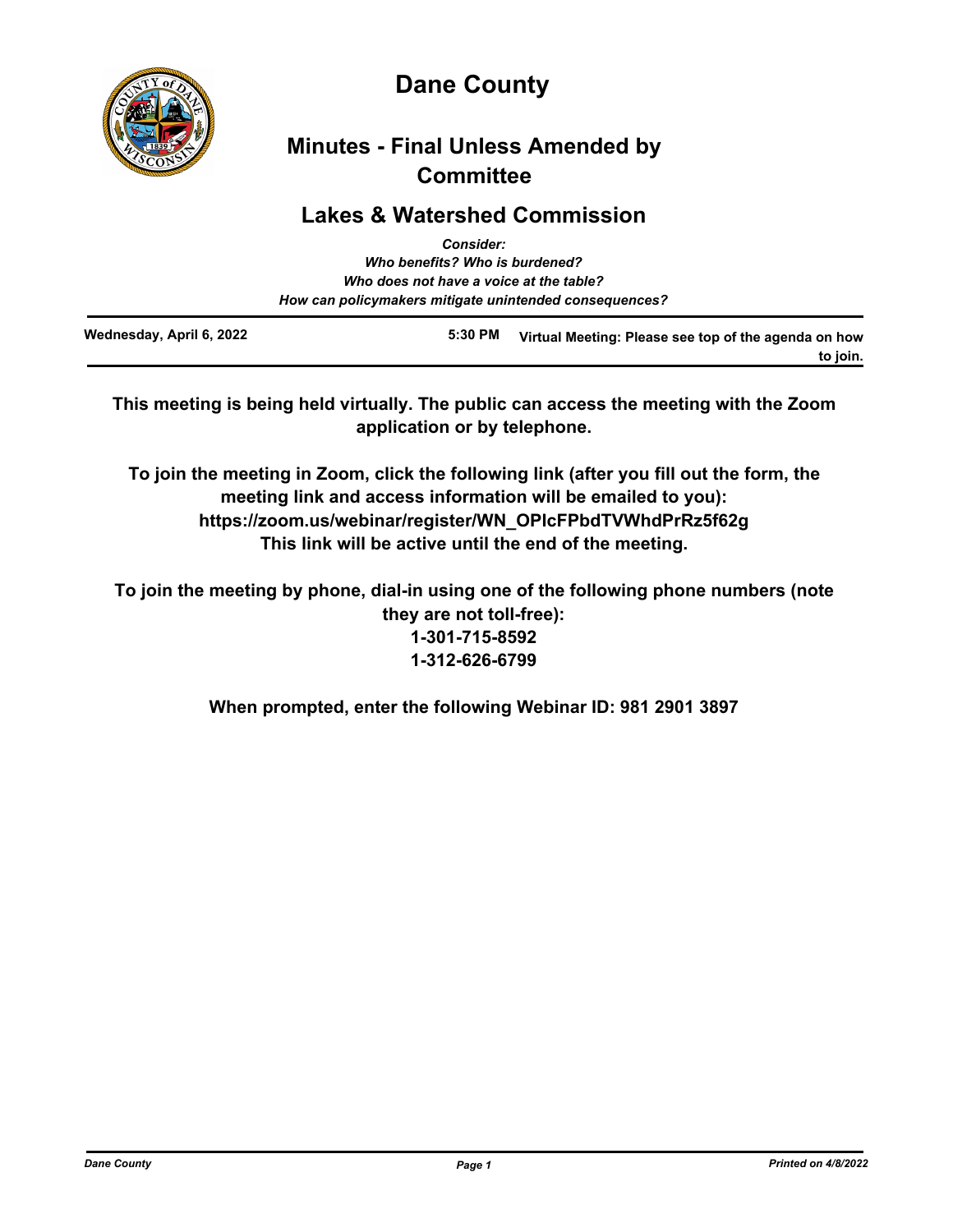**If you want to submit a written comment for this meeting, or send handouts for committee members, please send them to lwrd@countyofdane.com.**

**PROCESS TO PROVIDE PUBLIC COMMENT: ANY MEMBERS OF THE PUBLIC WISHING TO REGISTER TO SPEAK ON/SUPPORT/OPPOSE AN AGENDA ITEM MUST REGISTER USING THE LINK ABOVE (even if you plan to attend using your phone).**

**Registrations to provide public comment will be accepted until 30 minutes prior to the beginning of the meeting.**

**If you join the meeting with Zoom, when the item you have registered for is before the board/committee, you will be promoted to a panelist. Once a panelist, you can turn on your webcam and you will be able to unmute yourself.**

**If you join the meeting with your phone, when the item you have registered for is before the board/committee, you will be unmuted and hear, "the host would like you to unmute your microphone, you can press \*6 to unmute." Please press \*6.**

*Interpreters must be requested in advance; please see the bottom of the agenda for more information.*

*Los intérpretes deben solicitarse con anticipación; consulte el final de la agenda para obtener más información.*

*Yuav tsuam tau thov txog cov neeg txhais lus hau ntej; thov saib hauv qab kawg ntawm qhov txheej txheem rau cov ntaub ntawv ntxiv.*

#### **A. Call To Order**

**Chair Erickson called the meeting to order at 5:31 pm.**

#### **Staff Present: Kyle Minks**

Present: 7 - CHUCK ERICKSON, MAUREEN McCARVILLE, DAVE RIPP, CARLY MICHIELS, SUSAN WEST, CECELY CASTILLO and ALLAN LEVIN

**Excused:** 3 - LYLE UPDIKE, CHIN WU and MARIA MORENO

#### **B. Consideration of Minutes**

**A motion was made by McCARVILLE, seconded by LEVIN, that the Minutes from March 10th, 2022 be approved. The motion carried by a voice vote 7-0.**

2021 [MIN-706](http://dane.legistar.com/gateway.aspx?m=l&id=/matter.aspx?key=22545) Minutes of the March 10, 2022 Lakes & Watershed Commission Meeting

*Attachments:* [LWC MIN 3\\_10\\_22](http://dane.legistar.com/gateway.aspx?M=F&ID=7db3068c-8576-415a-8664-e4bb13167b5a.pdf)

### **C. Fund Transfers**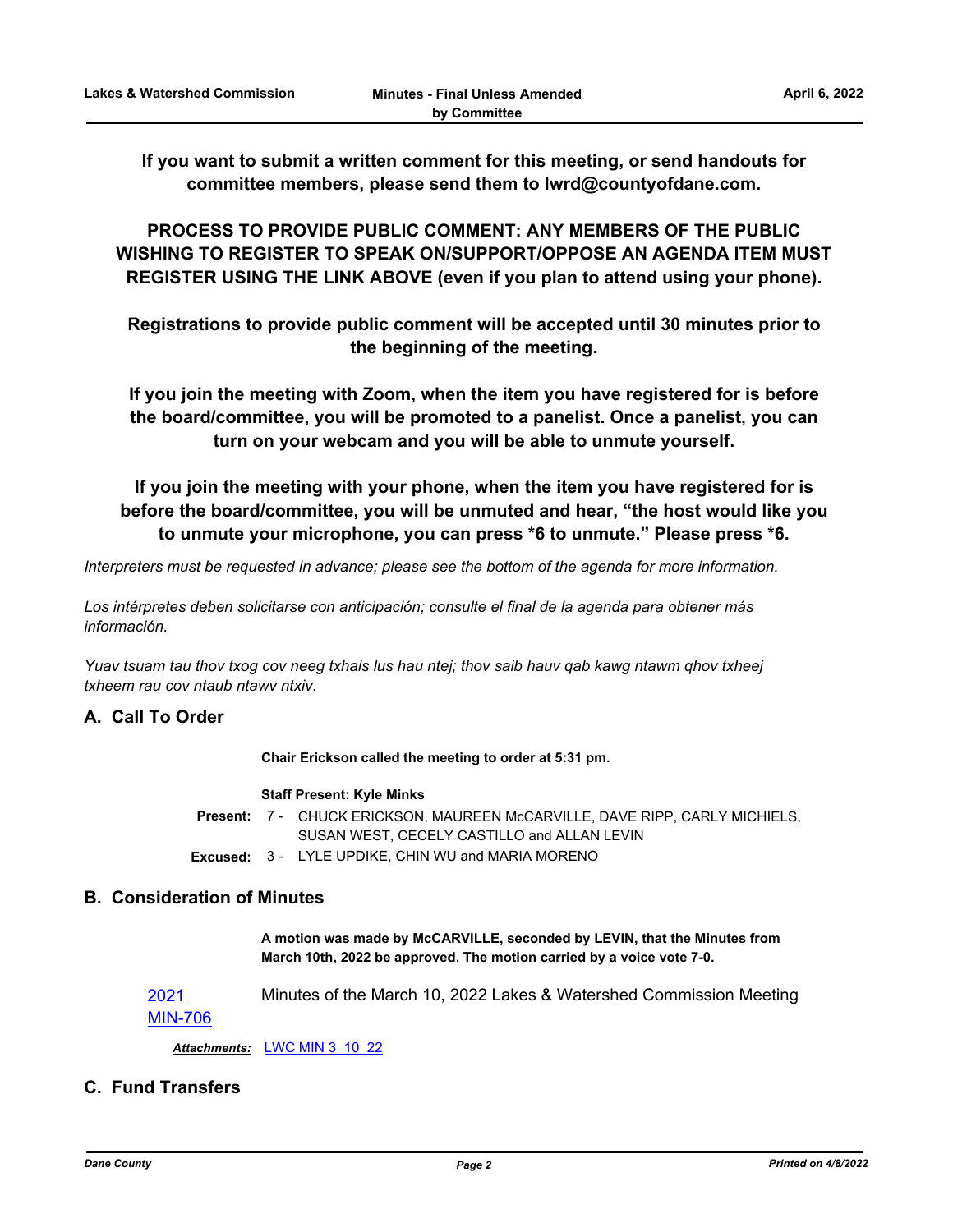#### **D. Referrals (Resolutions & Ordinance Amendments)**

- **E. Items Requiring Committee Action**
- **F. Presentations**

#### **G. Reports to Committee**

*Commission members discussed membership per WI State Statute Chapter 33 and implications post election and redistricting.*

1. Update on approved (2021 RES - 336) - Selection and engagement of outside counsel to initiate legal action against PFAS companies.

> *Amy Tutwiler from Dane County Corporation Counsel provided information on Dane County's selection of outside counsel per 2021 RES-336. Information on Wisconsin Department of Natural Resources groundwater, surface water, and drinking water PFOA and PFAS rules was also discussed.*

2. Reports from research groups

*No reports from research groups.*

#### **H. Future Meeting Items and Dates**

1. Next Lakes & Watershed Commission meeting is May 4th @ 5:30 pm

2. Next Lakes & Watershed Commission - Executive Committee meeting is April 12th @ 5:30 pm.

#### **I. Public Comment on Items not on the Agenda**

#### **J. Such Other Business as Allowed by Law**

#### **K. Adjourn**

**A motion was made by McCARVILLE, seconded by LEVIN, that the Meeting be adjourned. The motion carried by voice vote 7-0.**

**Meeting adjourned at 6:41 pm.**

**Minutes respectfully submitted by Kyle Minks and subject to action at a future meeting.**